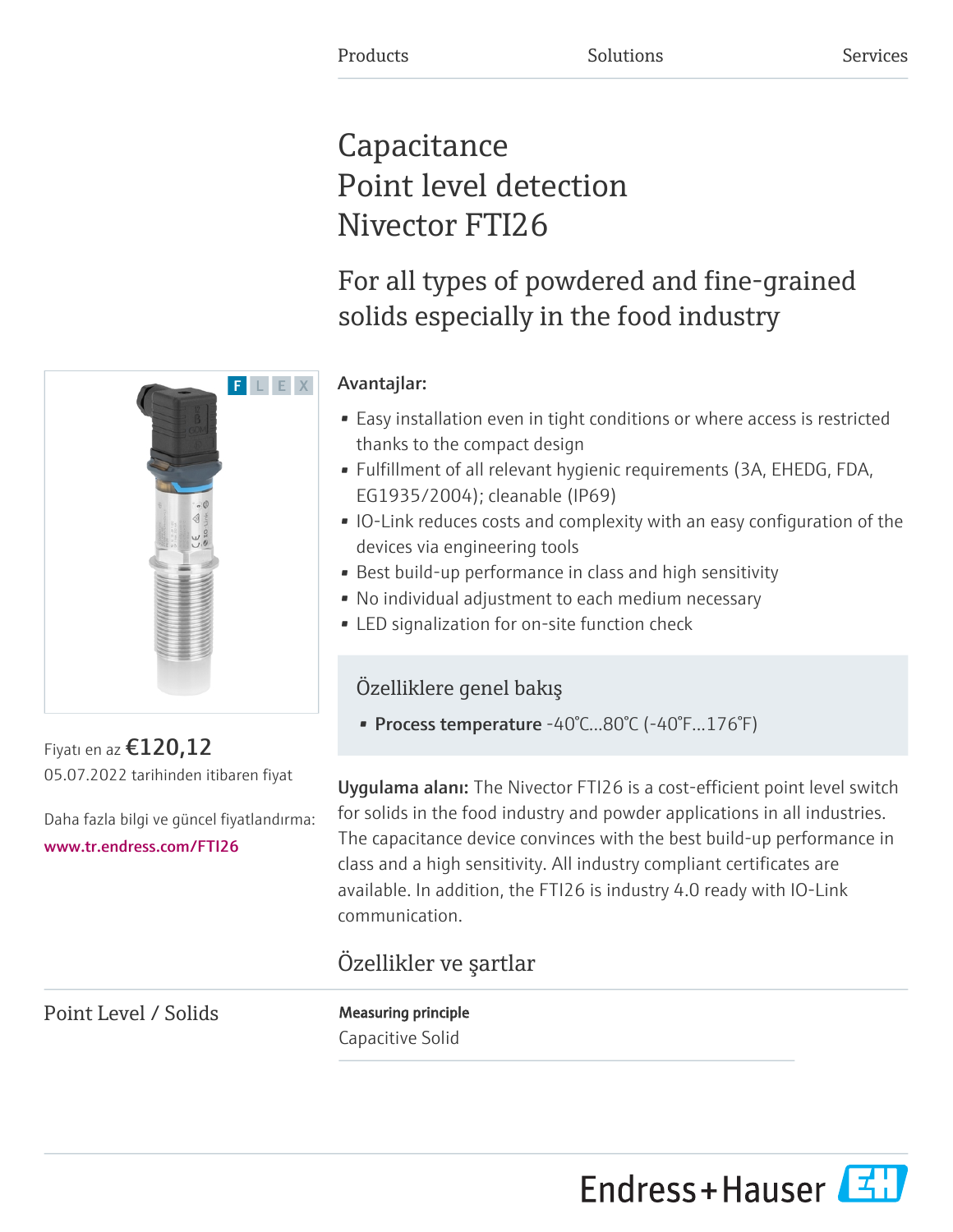### Point Level / Solids Characteristic / Application

Compact for all types of powdered solids / small-grain bulk solids

### Specialities

Active build-up compensation

#### Supply / Communication

12 V...30 VDC

#### Ambient temperature

-20°C...60°C (-4°F...140°F)

#### Process temperature

-40°C...80°C (-40°F...176°F)

#### Main wetted parts

PC, ECTFE "Protector" FDA listed material PBT-GF (according to 21 CFR 177.1660)

#### Process connection

G1

#### Communication

12 V...30 VDC IO-Link

# Safety approvals

ATEX, CSA C/US, IEC Ex, EAC Ex

#### Design approvals

EN 10204-3.1